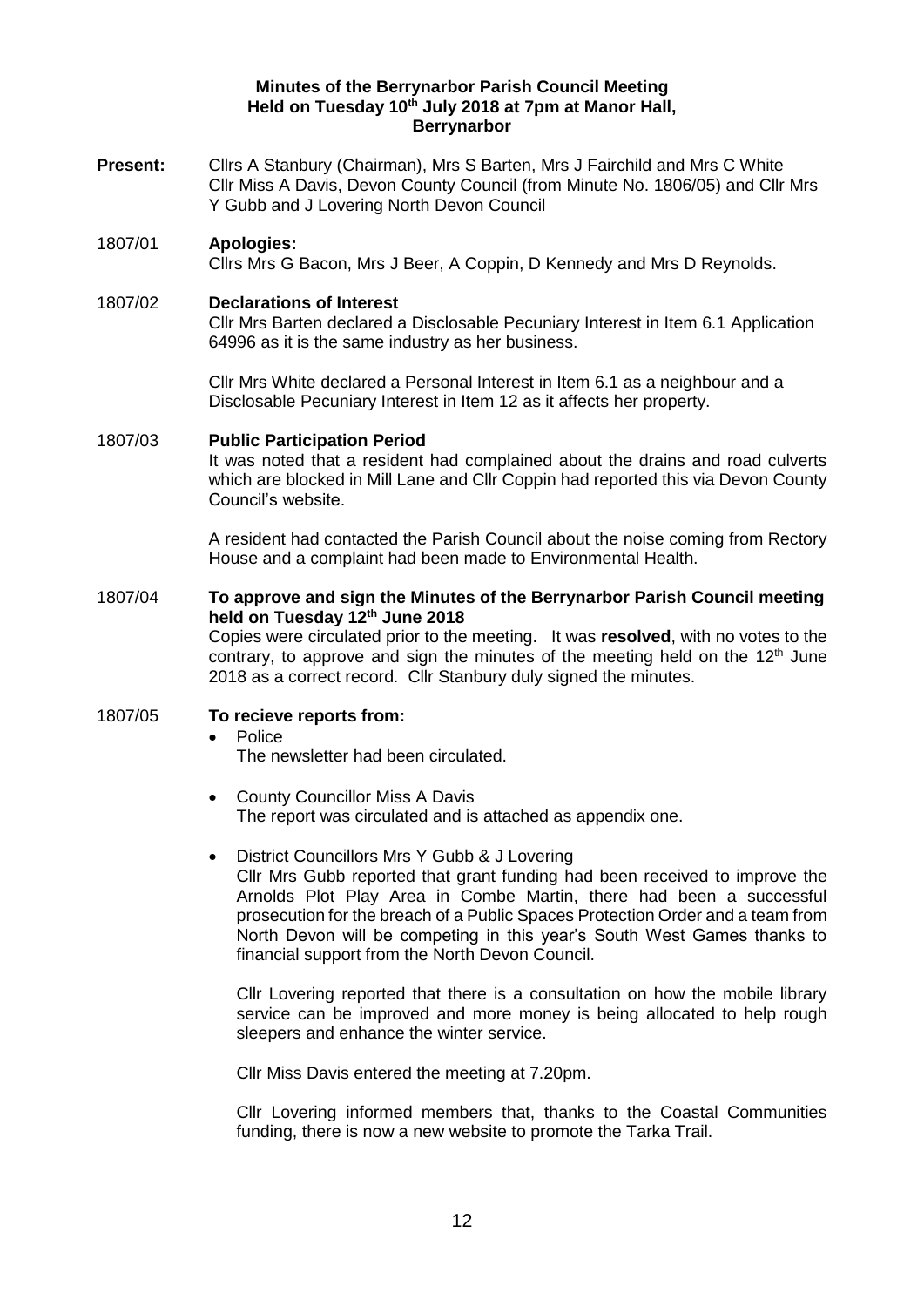- Play Area Inspections Cllr Mrs J Beer Nothing to report. It was noted that the contractor had been asked to cut the hedge along Pitt Hill
- Manor Hall Cllr J Fairchild Nothing to report.
- Footpaths Mrs J Fairchild It was noted that a reply to the obstruction and two style replacements had not been received from the surveys, a response would be requested.
- Dog Exercise Area Cllr Mrs White Cllr Mrs White reported that the new sign had been installed.
- Meetings/Events attended by Councillors/Clerk Cllr Mrs Barten reported on the The Berrynarbor Parish Council Dog Show which was held on Sunday 1st July 2018 and despite the torrential rain there was an amazing turnout of people, a total of £240 was raised to support the Berrynarbor Newsletter. Thanks was given to Councillor Mrs Sian Barten for organising the event, Councillor Mrs Julia Fairchild for organising and stewarding on the day and Cllr Mrs Yvette Gubb who did the most amazing job of judging along with Jennifer Barten who also judged two classes and thanks was extended to her too. The Parish Council hopes to hold an annual dog show for a different cause each year and hopes to build on this success.

Cllr Mrs Barten reported that a site meeting had been held with the Highway Officer and Cllr Miss Davis to discuss the replacement of the bus shelter on the A399 and it had been agreed that a wooden shelter on the same footprint would be the most appropriate option.

### 1807/06 **Planning and Planning Correspondence**

Planning Applications: to consider Planning Applications received to date.

Cllr Mrs Barten declared a Disclosable Pecuniary Interest in the following item and left the meeting.

Cllr Mrs Gubb left the meeting.

**64996** Erection of four glamping pods and one facilities pod Location: Watermouth Cove Holiday Park, Watermouth, Ilfracombe Applicant/Agent: Mrs V Fry

It was **resolved**, with no votes to the contrary, to recommend REFUSAL the Parish Council has concerns over the visual impact this could on the Area of Outstanding Natural Beauty and the Coastal Path.

Cllr Mrs Barten and Mrs Gubb returned to the meeting.

Cllr Mrs White declared a Personal Interest in the following item.

**65155** Extension to Dwelling Location: The Cedars, Berrynarbor, Ilfracombe Application/Agent: Mrs Eade

It was **resolved**, with no votes to the contrary and one abstention, to recommend APPROVAL.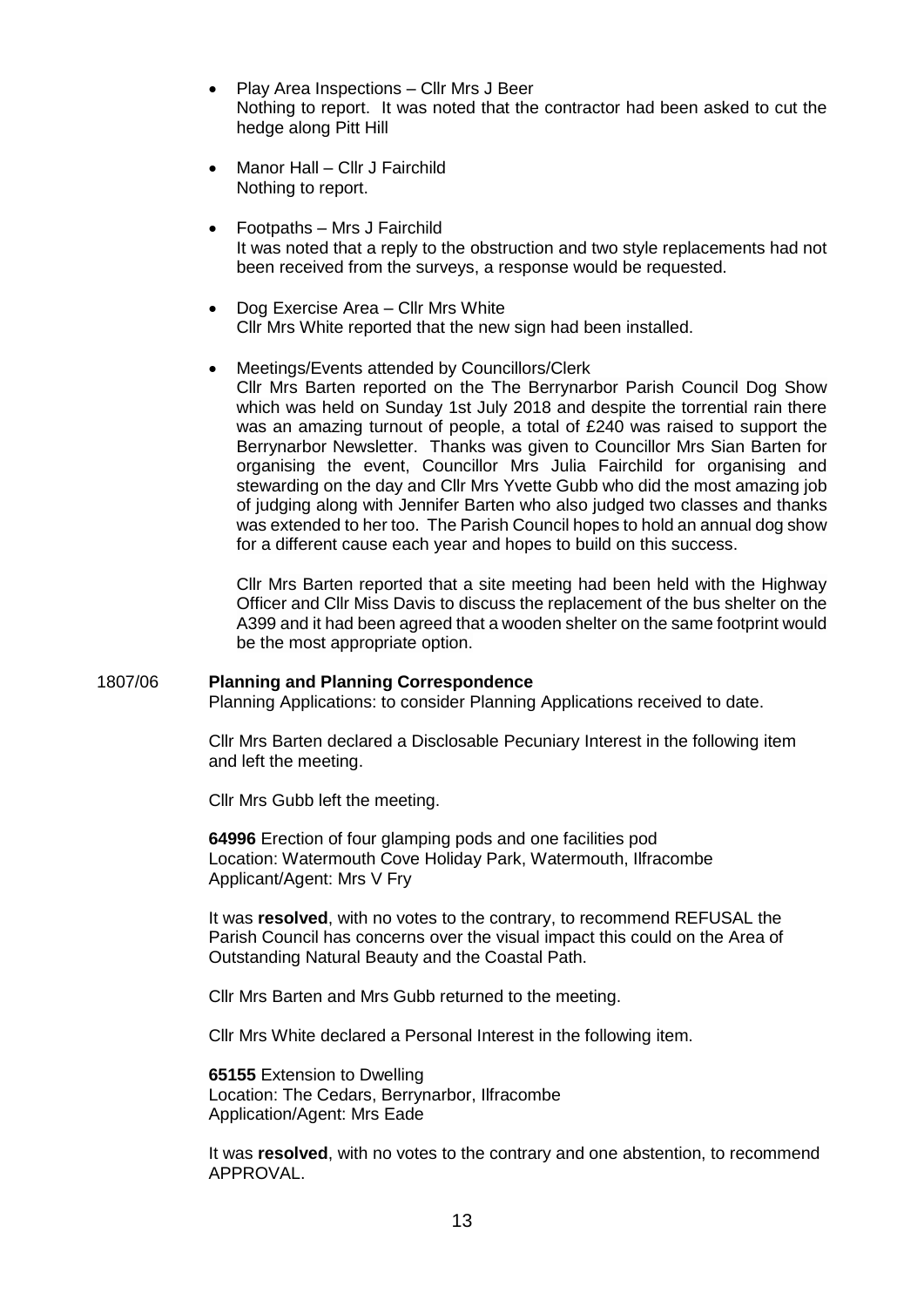Planning Decisions: None.

- 1807/07 **Matters to Note** (correspondence is available from the Clerk unless otherwise stated)
	- Completion of Monthly Defibrillator report
	- DALC's June newsletter
	- Correspondence relating to the pop-up museum (information attached for Cllrs)
	- Correspondence relating to Moving Together Devon (information attached for Cllrs)
	- Correspondence from MP with reference to digital TV reception (information attached for Cllrs)
	- Clerks and Councils Direct July 2018
	- Combe Martin, Berrynarbor and East Down Police Newsletter July 2018 (copy available on the Parish Council website)

It was **resolved**, with no votes to the contrary, to note the information.

#### 1807/08 **To approve Payments and Receipts to date**  The following payments were received:

**Payments 13th June 2018 – 10th July 2018** 

| Clerk's July Salary                                 |           |                                | £310.10(Net) |
|-----------------------------------------------------|-----------|--------------------------------|--------------|
| Expenses:                                           | Mileage   | 10/07/2018 39 miles $@$ 0.45 = | £17.55       |
| Total:                                              |           |                                | £327.65      |
| <b>HMRC PAYE</b>                                    |           |                                | £77.40       |
| Mrs Fairchild, Toilet Cleaning Supplies             | £2.15     |                                |              |
| Jon Coopers, dog area sign                          | £235.00   |                                |              |
| Berrynarbor Manor Hall Trust, Hall Hire             | £13.00    |                                |              |
| Berry Arboriculture, Stone Planter                  | £300.00   |                                |              |
| <b>British Gas, Electricity</b>                     | £71.92    |                                |              |
| <b>Payments total:</b>                              | £1,027.12 |                                |              |
| Receipts $9th$ May 2018 -12 <sup>th</sup> June 2018 |           |                                |              |

| Interest               | £0.79 |
|------------------------|-------|
| <b>Receipts total:</b> | £0.79 |

It was **resolved**, with no votes to the contrary, to approve the above payments and receipts.

# 1807/09 **To consider draft Document Retention Policy**

It was **resolved,** with no votes to the contrary, to accept the draft Document Retention Policy.

### 1807/10 **To consider internet speeds and lack of mobile phone signal in the Watermouth area** (item requested by Cllr Mrs Barten) Cllr Mrs Barten reported that the internet speeds and phone signal in the Watermouth area is poor and is affecting the economy of the area. It was **resolved**, with no votes to the contrary, to make representations to the MP about the lack of signal, including TV signal, and the slow internet speeds in the parish

and the impact this is having on the local economy.

# 1807/11 **To consider replacement of the bus shelter on the A399**  It was **resolved**, with no votes to the contrary, to progress the replacement with a wooden bus shelter and subject to funds.